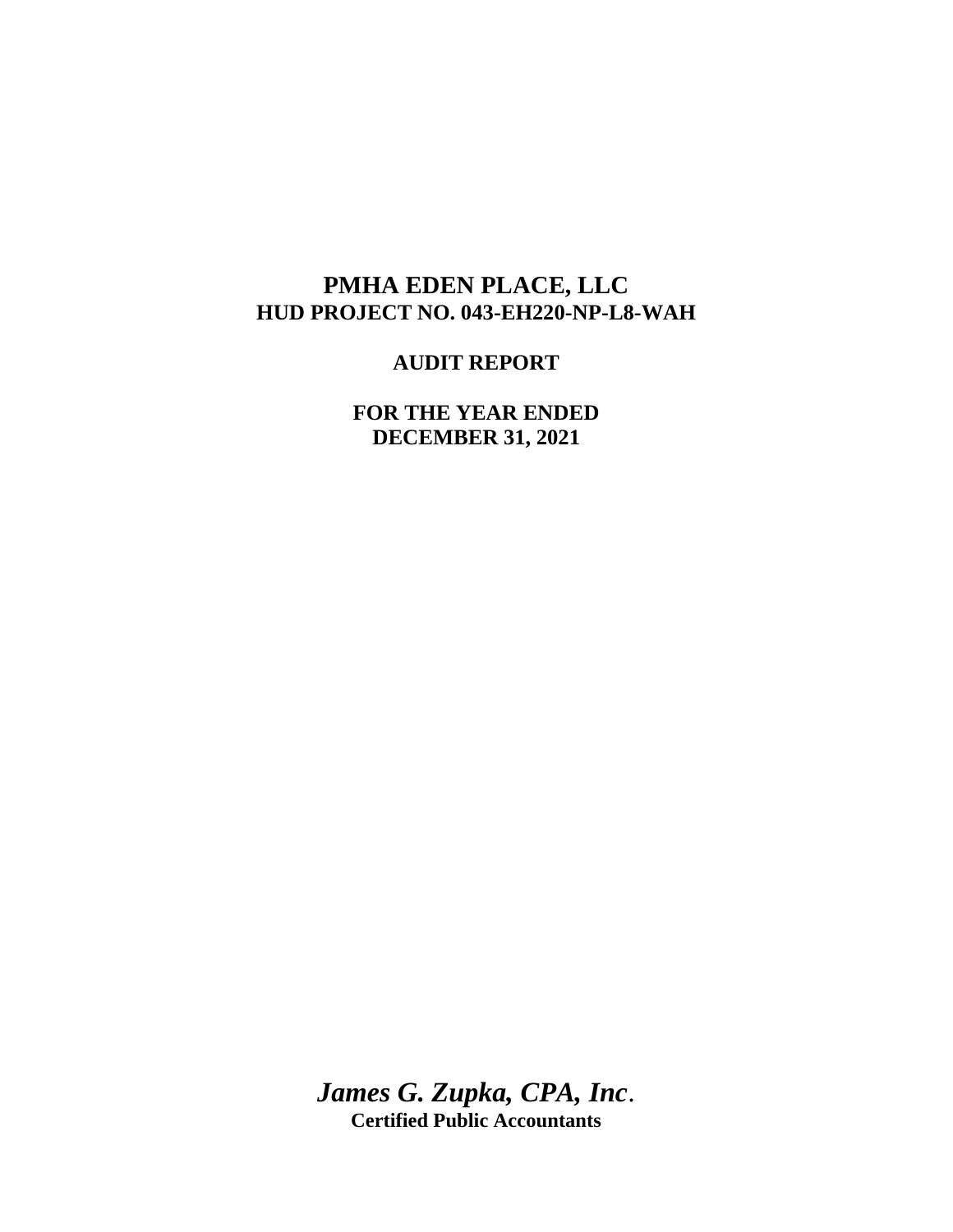### **PMHA EDEN PLACE, LLC HUD PROJECT NO. 043-EH220-NP-L8-WAH AUDIT REPORT FOR THE YEAR ENDED DECEMBER 31, 2021**

| <b>TABLE OF CONTENTS</b>                                                                                                                                                                                                                                    |                                         |
|-------------------------------------------------------------------------------------------------------------------------------------------------------------------------------------------------------------------------------------------------------------|-----------------------------------------|
|                                                                                                                                                                                                                                                             | PAGE                                    |
| <b>Independent Auditor's Report</b>                                                                                                                                                                                                                         | $1 - 3$                                 |
| <b>Financial Statements:</b>                                                                                                                                                                                                                                |                                         |
| <b>Statement of Financial Position</b><br>Statement of Activities and Changes in Net Assets<br><b>Statement of Cash Flows</b>                                                                                                                               | 4<br>5<br>6                             |
| Notes to the Financial Statements                                                                                                                                                                                                                           | $7-9$                                   |
| Supplementary Information Required by HUD:                                                                                                                                                                                                                  |                                         |
| <b>Statement of Net Position</b><br><b>Statement of Activities</b><br><b>Tenant Security Deposits</b><br><b>Reserve for Replacements</b><br>Computation of Surplus Cash, Distributions, and Residual Receipts - Annual<br>Changes in Property and Equipment | 10<br>$11 - 12$<br>13<br>13<br>13<br>14 |
| Report on Internal Control Over Financial Reporting and on Compliance and<br>Other Matters Based on an Audit of Financial Statements Performed in<br>Accordance with Government Auditing Standards                                                          | $15-16$                                 |
| Schedule of Prior Year Audit Findings and Recommendations                                                                                                                                                                                                   | 17                                      |
| Mortgagor's Certification                                                                                                                                                                                                                                   | 18                                      |
| Managing Agent's Certifications                                                                                                                                                                                                                             | 19                                      |
|                                                                                                                                                                                                                                                             |                                         |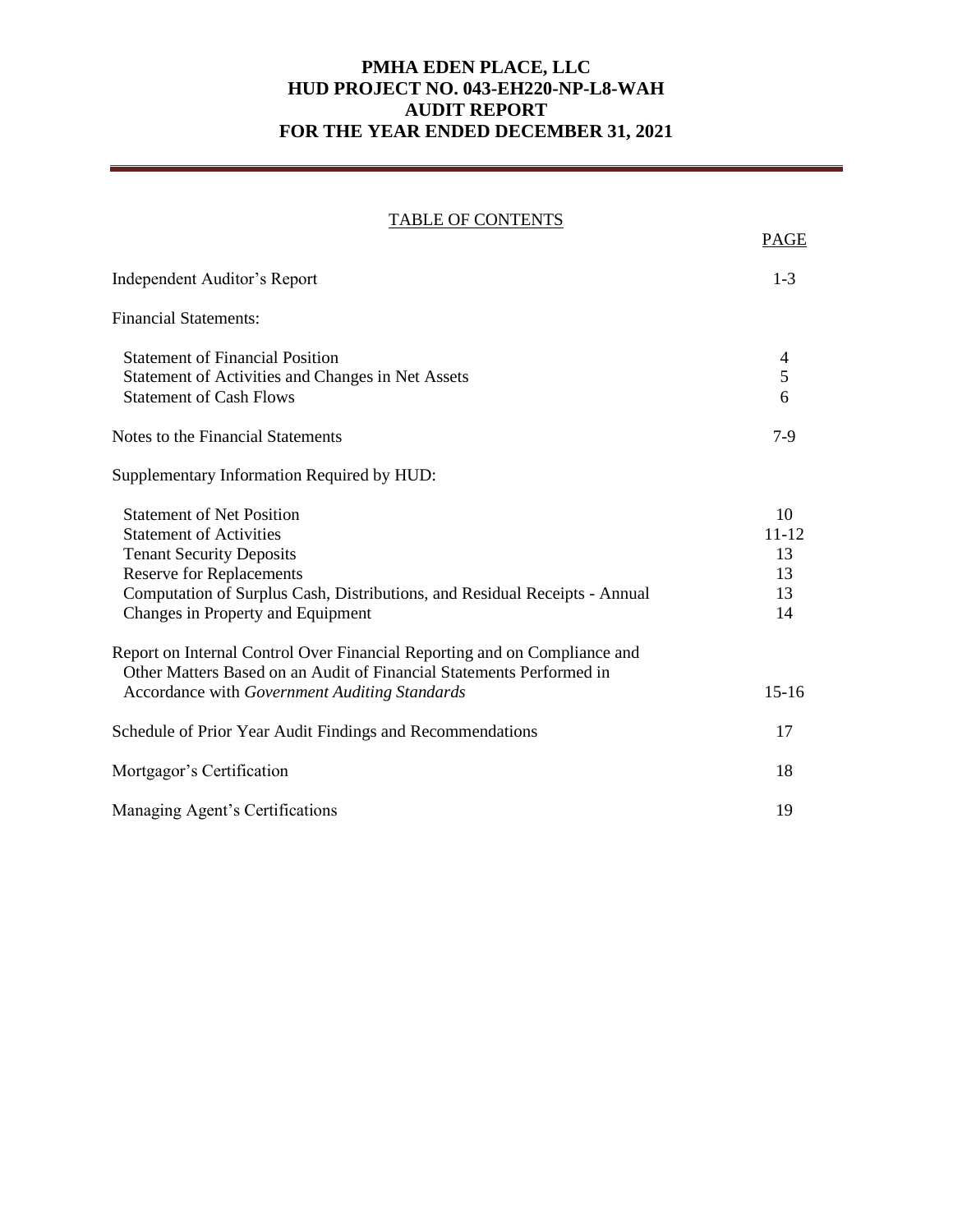# **JAMES G. ZUPKA, C.P.A., INC.**

*Certified Public Accountants 5240 East 98th Street Garfield Hts., Ohio 44125*

\_\_\_\_\_\_\_\_\_\_\_\_\_\_\_\_\_

Member American Institute of Certified Public Accountants (216) 475 - 6136 Ohio Society of Certified Public Accountants

#### **INDEPENDENT AUDITOR'S REPORT**

To the Partners of PMHA Eden Place, LLC

#### **Report on the Audit of the Financial Statements**

#### *Opinion*

We have audited the financial statements of PMHA Eden Place, LLC, which comprise the statement of financial position as of December 31, 2021, and the related statements of activities, changes in net assets, and cash flows for the year then ended, and the related notes to the financial statements.

In our opinion, the accompanying financial statements present fairly, in all material respects, the financial position of PMHA Eden Place, LLC as of December 31, 2021, and the changes in its net assets and its cash flows for the year then ended in accordance with accounting principles generally accepted in the United States of America.

#### *Basis for Opinion*

We conducted our audit in accordance with auditing standards generally accepted in the United States of America (GAAS) and the standards applicable to financial audits contained in *Government Auditing Standards*, issued by the Comptroller General of the United States. Our responsibilities under those standards are further described in the Auditor's Responsibilities for the Audit of the Financial Statements section of our report. We are required to be independent of PMHA Eden Place, LLC, and to meet our other ethical responsibilities, in accordance with the relevant ethical requirements related to our audit. We believe that the audit evidence we have obtained is sufficient and appropriate to provide a basis for our audit opinion.

#### *Responsibilities of Management for the Financial Statements*

Management is responsible for the preparation and fair presentation of the financial statements in accordance with accounting principles generally accepted in the United States of America, and for the design, implementation, and maintenance of internal control relevant to the preparation and fair presentation of financial statements that are free from material misstatement, whether due to fraud or error.

In preparing the financial statements, management is required to evaluate whether there are conditions or events, considered in the aggregate, that raise substantial doubt about PMHA Eden Place, LLC's ability to continue as a going concern for one year after the date the financial statements are issued.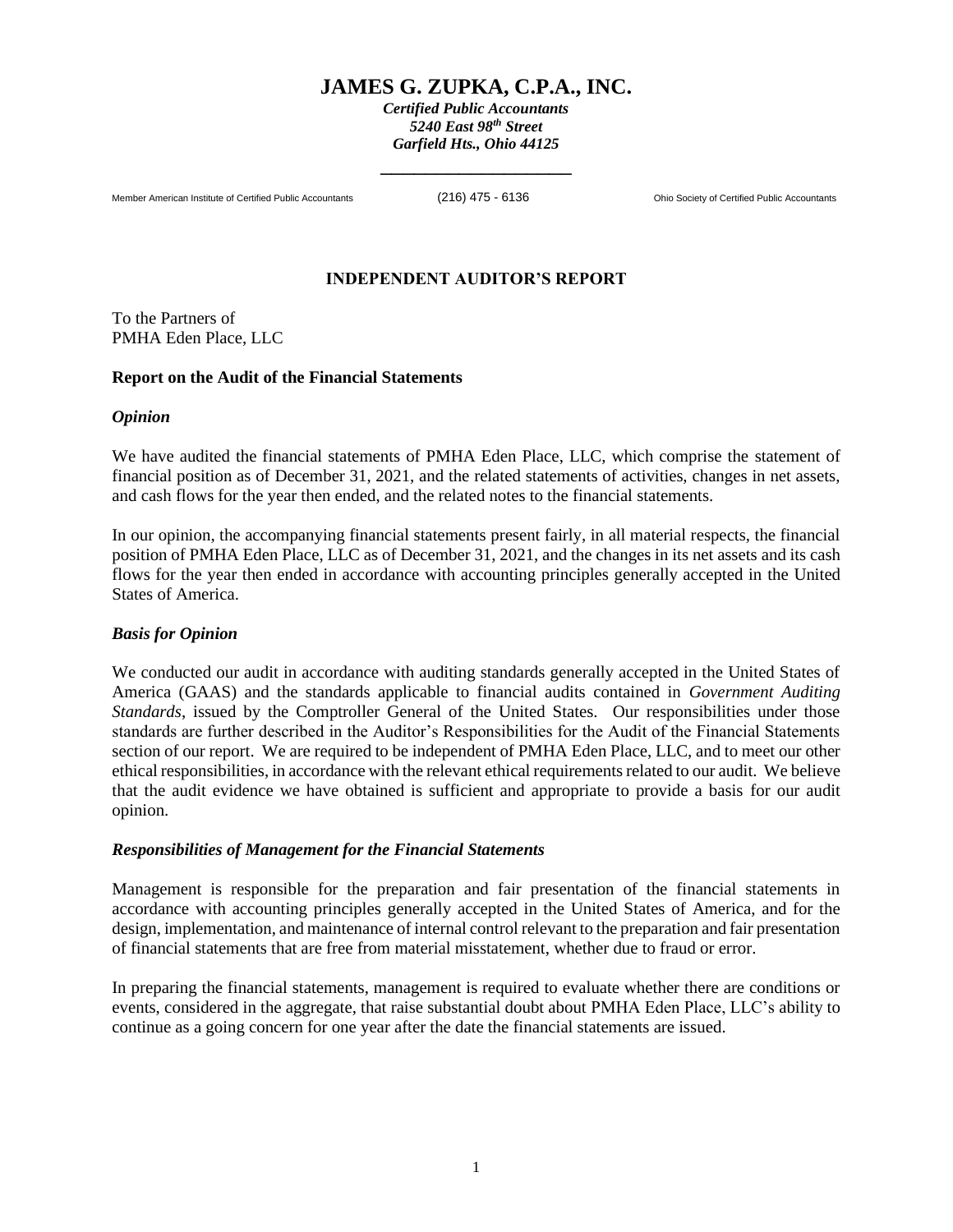#### *Auditor's Responsibilities for the Audit of the Financial Statements*

Our objectives are to obtain reasonable assurance about whether the financial statements as a whole are free from material misstatement, whether due to fraud or error, and to issue an auditor's report that includes our opinions. Reasonable assurance is a high level of assurance but is not absolute assurance and therefore is not a guarantee that an audit conducted in accordance with GAAS and *Government Auditing Standards* will always detect material misstatement when it exists. The risk of not detecting a material misstatement resulting from fraud is higher than for one resulting from error, as fraud may involve collusion, forgery, intentional omissions, misrepresentations, or the override of internal control. Misstatements are considered material if there is a substantial likelihood that, individually or in the aggregate, they would influence the judgment made by a reasonable user based on the financial statements.

In performing an audit in accordance with GAAS and *Government Auditing Standards*, we

- exercise professional judgment and maintain professional skepticism throughout the audit.
- identify and assess the risks of material misstatement of the financial statements, whether due to fraud or error, and design and perform audit procedures responsive to those risks. Such procedures include examining, on a test basis, evidence regarding the amounts and disclosures in the financial statements.
- obtain an understanding of internal control relevant to the audit in order to design audit procedures that are appropriate in the circumstances, but not for the purpose of expressing an opinion on the effectiveness of PMHA Eden Place, LLC's internal control. Accordingly, no such opinion is expressed.
- evaluate the appropriateness of accounting policies used and the reasonableness of significant accounting estimates made by management, as well as evaluate the overall presentation of the financial statements.
- conclude whether, in our judgment, there are conditions or events, considered in the aggregate, that raise substantial doubt about PMHA Eden Place, LLC's ability to continue as a going concern for a reasonable period of time.

We are required to communicate with those charged with governance regarding, among other matters, the planned scope and timing of the audit, significant audit findings, and certain internal control-related matters that we identified during the audit.

#### *Supplementary Information*

Our audit was conducted for the purpose of forming an opinion on the financial statements as a whole. The accompanying supplementary information included on pages 12 to 16 is presented for purposes of additional analysis as required by the *Uniform Financial Reporting Standards* issued by the U.S. Department of Housing and Urban Development, Office of the Inspector General, and is not a required part of the financial statements. Such information is the responsibility of management and was derived from and relates directly to the underlying accounting and other records used to prepare the financial statements. The information has been subjected to the auditing procedures applied in the audit of the financial statements and certain additional procedures, including comparing and reconciling such information directly to the underlying accounting and other records used to prepare the financial statements or to the financial statements themselves, and other additional procedures in accordance with auditing standards generally accepted in the United States of America. In our opinion, the information is fairly stated, in all material respects, in relation to the financial statements as a whole.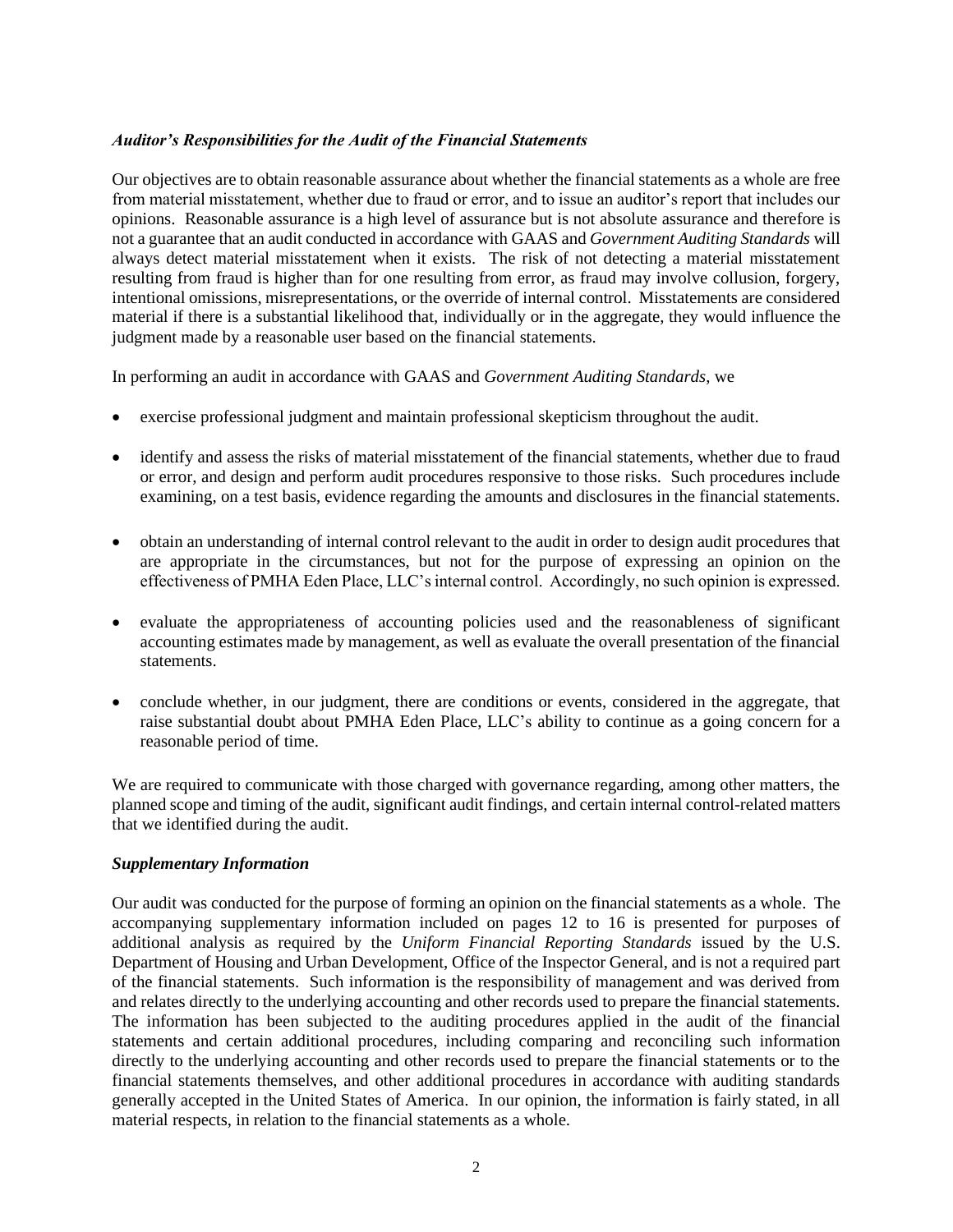#### **Other Reporting Required by** *Government Auditing Standards*

In accordance with *Government Auditing Standards*, we have also issued a report dated March 30, 2022, on our consideration of PMHA Eden Place, LLC's internal control over financial reporting and on our tests of its compliance with certain provisions of laws, regulations, contracts, grant agreements, and other matters. The purpose of that report is solely to describe the scope of our testing of internal control over financial reporting and compliance and the results of that testing, and not to provide an opinion on the effectiveness of PMHA Eden Place, LLC's internal control over financial reporting or on compliance. Those reports are an integral part of an audit performed in accordance with *Government Auditing Standards* in considering PMHA Eden Place, LLC's internal control over financial reporting and compliance.

amesch. Zupka, CPA, Inc.

James G. Zupka, CPA, Inc. Certified Public Accountants

March 30, 2022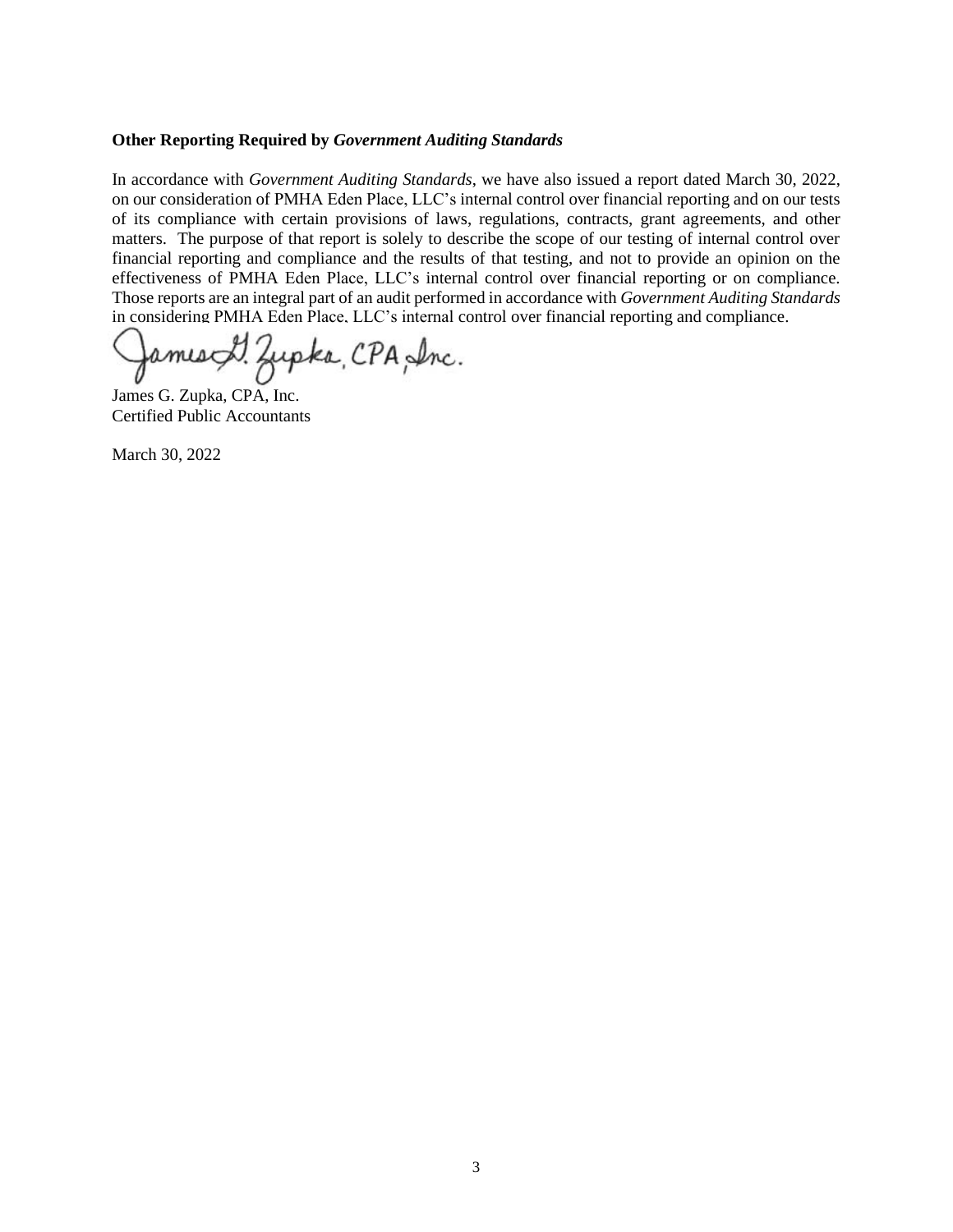# **PMHA EDEN PLACE, LLC HUD PROJECT 043-EH220-NP-L8-WAH STATEMENT OF FINANCIAL POSITION DECEMBER 31, 2021**

### **ASSETS**

| <b>Current Assets</b>                    |              |
|------------------------------------------|--------------|
| Cash and Cash Equivalents                | \$<br>40,756 |
| Accounts Receivable                      | 1,780        |
| <b>Restricted Deposits</b>               | 258,449      |
| Other Current Assets                     | 5,329        |
| <b>Total Current Assets</b>              | 306,314      |
| <b>Property and Equipment</b>            |              |
| Land                                     | 61,944       |
| Building and Equipment                   | 1,461,831    |
| Furniture, Fixtures, and Equipment       | 20,291       |
| <b>Construction</b> in Progress          | 348,238      |
|                                          | 1,892,304    |
| Less: Accumulated Depreciation           | (1,188,052)  |
| <b>Net Property and Equipment</b>        | 704,252      |
| <b>TOTAL ASSETS</b>                      | \$1,010,566  |
| <b>LIABILITIES AND NET DEFICIT</b>       |              |
| <b>Current Liabilities</b>               |              |
| Current Portion of Long-Term Debt        | \$<br>29,088 |
| Accounts Payable                         | 9,546        |
| Security Deposits                        | 12,249       |
| <b>Accrued Interest</b>                  | 166          |
| Other Current Liabilities                | 2,016        |
| <b>Total Current Liabilities</b>         | 53,065       |
| <b>Long-Term Liabilities</b>             |              |
| Mortgage Notes Payable                   | 1,506,105    |
| <b>Total Long-Term Liabilities</b>       | 1,506,105    |
| <b>Total Liabilities</b>                 | 1,559,170    |
| <b>Net Deficit</b>                       | (548, 604)   |
| <b>TOTAL LIABILITIES AND NET DEFICIT</b> | \$1,010,566  |

See accompanying notes to the financial statements.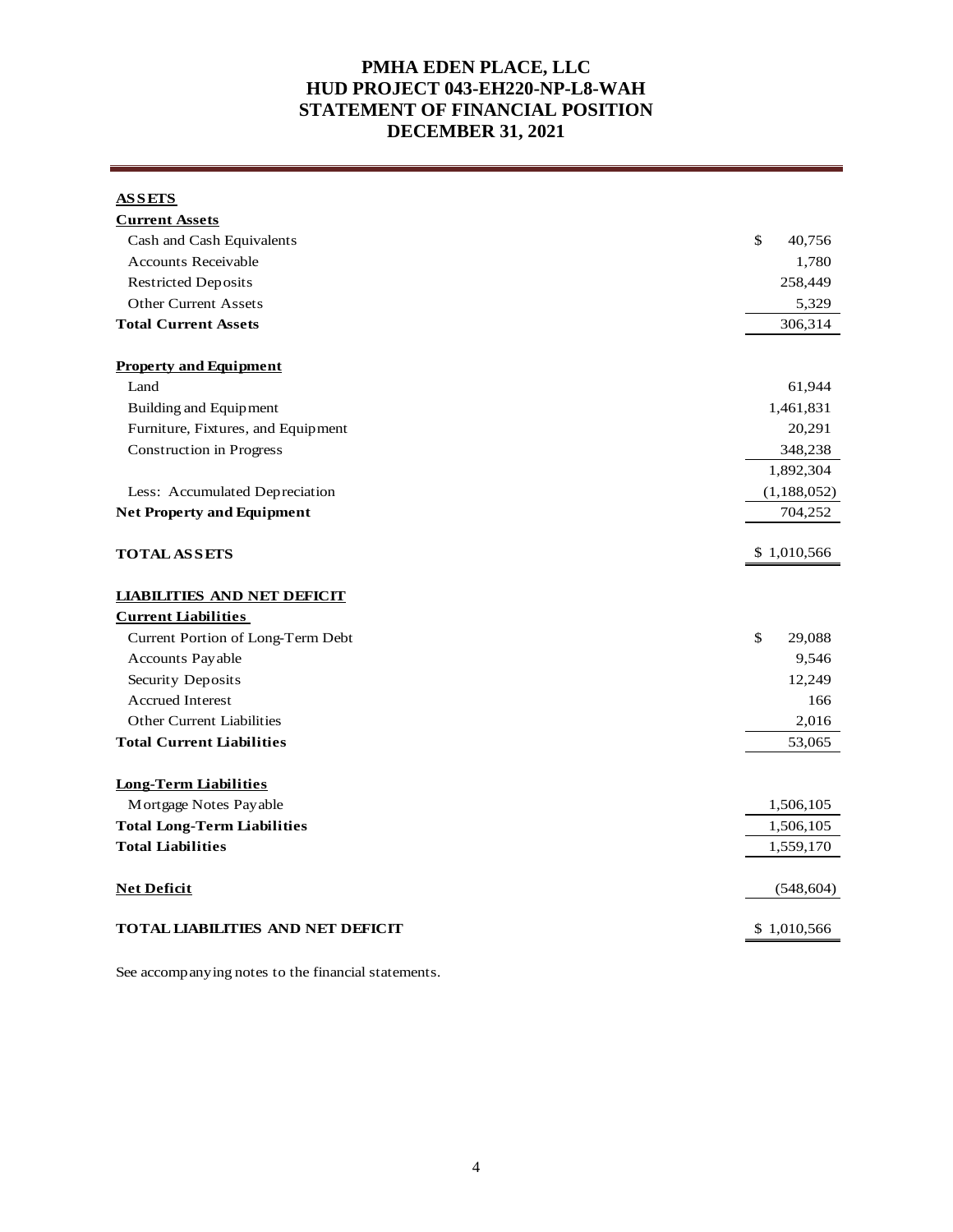# **PMHA EDEN PLACE, LLC HUD PROJECT 043-EH220-NP-L8-WAH STATEMENT OF ACTIVITES AND CHANGES IN NET ASSETS FOR THE YEAR ENDED DECEMBER 31, 2021**

| <b>REVENUE</b>                      |                  |
|-------------------------------------|------------------|
| Rent Revenue                        | \$<br>342,606    |
| <b>Financial Revenue</b>            | 204              |
| <b>Other Revenue</b>                | 3,558            |
| <b>TOTAL INCOME</b>                 | 346,368          |
| <b>EXPENSES</b>                     |                  |
| Program Services:                   |                  |
| <b>Utilities</b>                    | 58,154           |
| Operating and Maintenance           | 72,643           |
| Taxes and Insurance                 | 5,804            |
| <b>Interest and Financing Costs</b> | 62,015           |
| Depreciation                        | 41,581           |
| <b>Total Program Services</b>       | 240,197          |
| <b>Supporting Services:</b>         |                  |
| Administrative                      | 90,699           |
| <b>Total Supporting Services</b>    | 90,699           |
| <b>TOTAL EXPENSES</b>               | 330,896          |
| Change in Net Deficit               | 15,472           |
| Net Deficit, Beginning of Year      | (564,076)        |
| NET DEFICIT, END OF YEAR            | (548, 604)<br>\$ |

See accompanying notes to the financial statements.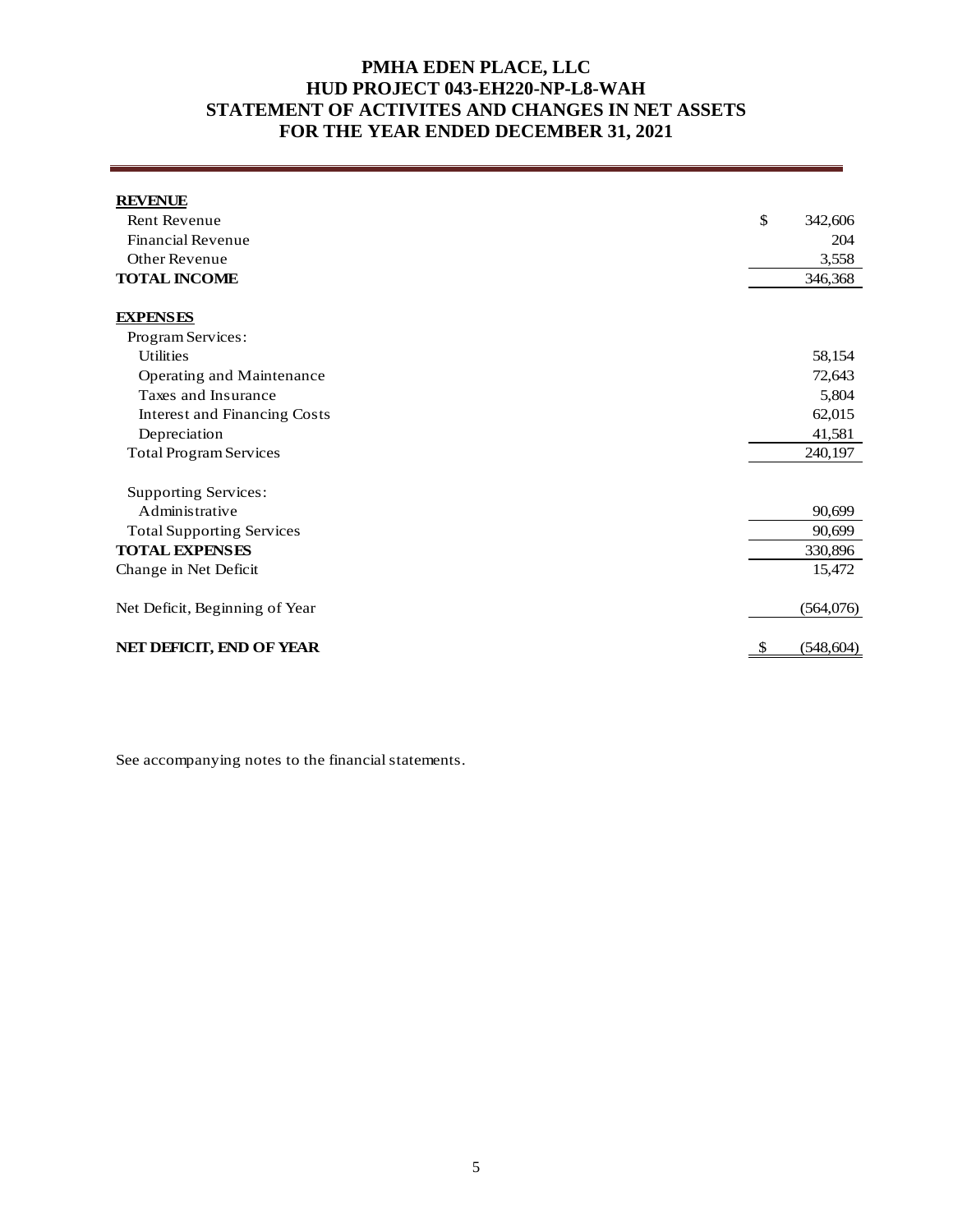# **PMHA EDEN PLACE, LLC HUD PROJECT 043-EH220-NP-L8-WAH STATEMENT OF CASH FLOWS FOR THE YEAR ENDED DECEMBER 31, 2021**

| <b>Cash Flows from Operating Activities</b>                    |               |
|----------------------------------------------------------------|---------------|
| <b>Rental Receipts</b>                                         | \$<br>340,569 |
| <b>Interest Receipts</b>                                       |               |
| Other Cash Receipts                                            | 3,558         |
| <b>Administrative Disbursements</b>                            | (50, 825)     |
| <b>Utilities Disbursements</b>                                 | (58, 154)     |
| Payroll Disbursements                                          | (56, 638)     |
| Property Insurance                                             | (5,804)       |
| Operating and Maintenance Disbursements                        | (52, 326)     |
| Real Estate Tax                                                | (23, 860)     |
| <b>Net Cash Provided by Operating Activities</b>               | 96,522        |
| <b>Cash Flows from Investing Activities</b>                    |               |
| Deposits to Reserve for Replacement                            | (15,084)      |
| <b>Residual Receipts</b>                                       | (318)         |
| Withdrawal from Reserve for Replacements                       | 338,824       |
| Withdrawal from Taxes and Insurance Escrow                     | 24,717        |
| Property and Equipment Purchased                               | (331,759)     |
| <b>Net Cash Provided by Investing Activities</b>               | 16,380        |
| <b>Cash Flows from Financing Activities</b>                    |               |
| Principal Payments on Mortgage                                 | (27,950)      |
| Interest Payment on Mortgage                                   | (62,015)      |
| <b>Net Cash Used for Financing Activities</b>                  | (89,965)      |
| Net Increase in Cash and Cash Equivalents                      | 22,937        |
| Cash and Cash Equivalents at Beginning of Year                 | 17,819        |
| Cash and Cash Equivalents at End of Year                       | \$<br>40,756  |
| <b>Reconciliation of Net Profit to</b>                         |               |
| <b>Net Cash From Operating Activities:</b>                     |               |
| Change in Net Deficit                                          | \$<br>15,472  |
| Adjustments to Reconcile Change in Net Deficit to              |               |
| Net Cash Provided by Operating Activities:                     |               |
| Depreciation                                                   | 41,581        |
| <b>Interest Expense</b>                                        | 62,015        |
| <b>Interest Income Retained in Restricted Deposit Accounts</b> | (202)         |
| Changes in Assets and Liabilities:                             |               |
| <b>Accounts Receivable</b>                                     | (647)         |
| Prepaid Insurance                                              | 606           |
| Accounts Payable                                               | 931           |
| <b>Accrued Real Estate Taxes</b>                               | (23, 860)     |
| Deposits and Prepayment Liabilities                            | (1,390)       |
| Other Current Liabilities                                      | 2,016         |
| <b>Net Cash Provided by Operating Activities</b>               | \$<br>96,522  |

See accompanying notes to the financial statements.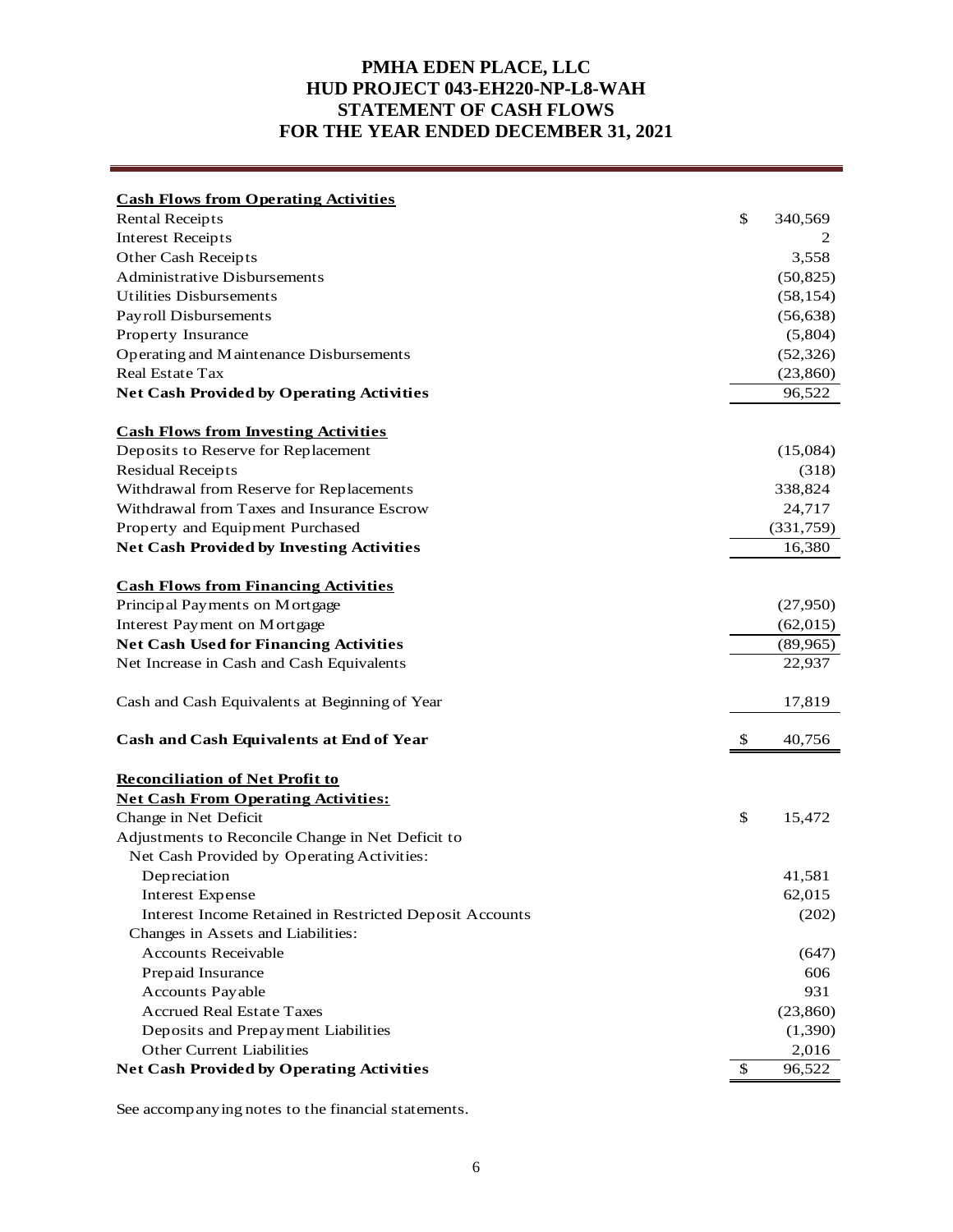### **PMHA EDEN PLACE, LLC HUD PROJECT 043-EH220-NP-L8-WAH NOTES TO THE FINANCIAL STATEMENTS FOR THE YEAR ENDED DECEMBER 31, 2021**

#### NOTE 1: **ORGANIZATION AND OPERATIONS**

Churches United for Senior Housing, Inc. (the Organization), the predecessor to PMHA Eden Place, LLC, was organized as a nonprofit corporation. The Organization owned real estate known as Eden Place, Circleville, Ohio (the Project) and operated thereon an apartment complex of 40 units, under Section 223(f)of the National Housing Act. Such projects are regulated by the United States Department of Housing and Urban Development (HUD) with respect to rent charges and operating methods. Management and the Board of Directors entered into an agreement to transition Churches United for Senior Housing, Inc. to become a subsidiary of Pickaway Metropolitan Housing Authority effective October1, 2020. A new loan was approved and closed on October 1, 2020. This new loan was used to refinance existing debt and allow for updates on the property. Concurrent with this refinancing and restructure, a new entity PMHA Eden Place, LLC (the LLC) was formed. The Organization and HUD entered into a Housing Assistance Payments Contract, effective October 1, 2020, whereby HUD subsidizes the Organization to the extent of the fair market value of rents for the Project. The amount received in the year ended December 31, 2021 was \$201,158. The duration of the contract is 20 years.

#### NOTE 2: **SUMMARY OF SIGNIFICANT ACCOUNTING POLICIES**

#### **Basis of Preparation**

The accompanying financial statements are presented on the accrual basis of accounting and in accordance with HUD guidelines. In using these met hods, revenues are recorded in the period they are earned, and expenses are recorded in the period they are incurred.

#### **Property and Equipment**

Rental property is carried at cost. Expenditures for additions and major improvements that significantly extend the asset's life are capitalized, while expenditures for maintenance and repairs are expensed as incurred. The LLC uses the straight-line method for computing depreciation for financial reporting purposes. The estimated useful lives of the assets for determining depreciation are 40 years for buildings, 25 and 15 years for improvements, and 3 to 7 years for furniture, fixtures, and equipment.

Property and equipment are reviewed for impairment whenever events or changes in circumstancesindicate that the carrying value of an asset or asset group may not be recoverable. An impairment loss would be recognized in operations for the amount that the carrying value of an asset or asset group exceeds its fair value determined using applicable accounting standards. No impairments have been recorded in either year presented.

#### **Net Assets Without Donor Restrictions**

None of the LLC's net assets are subject to donor-imposed restrictions. Accordingly, all net assets are accounted for as without donor restrictions.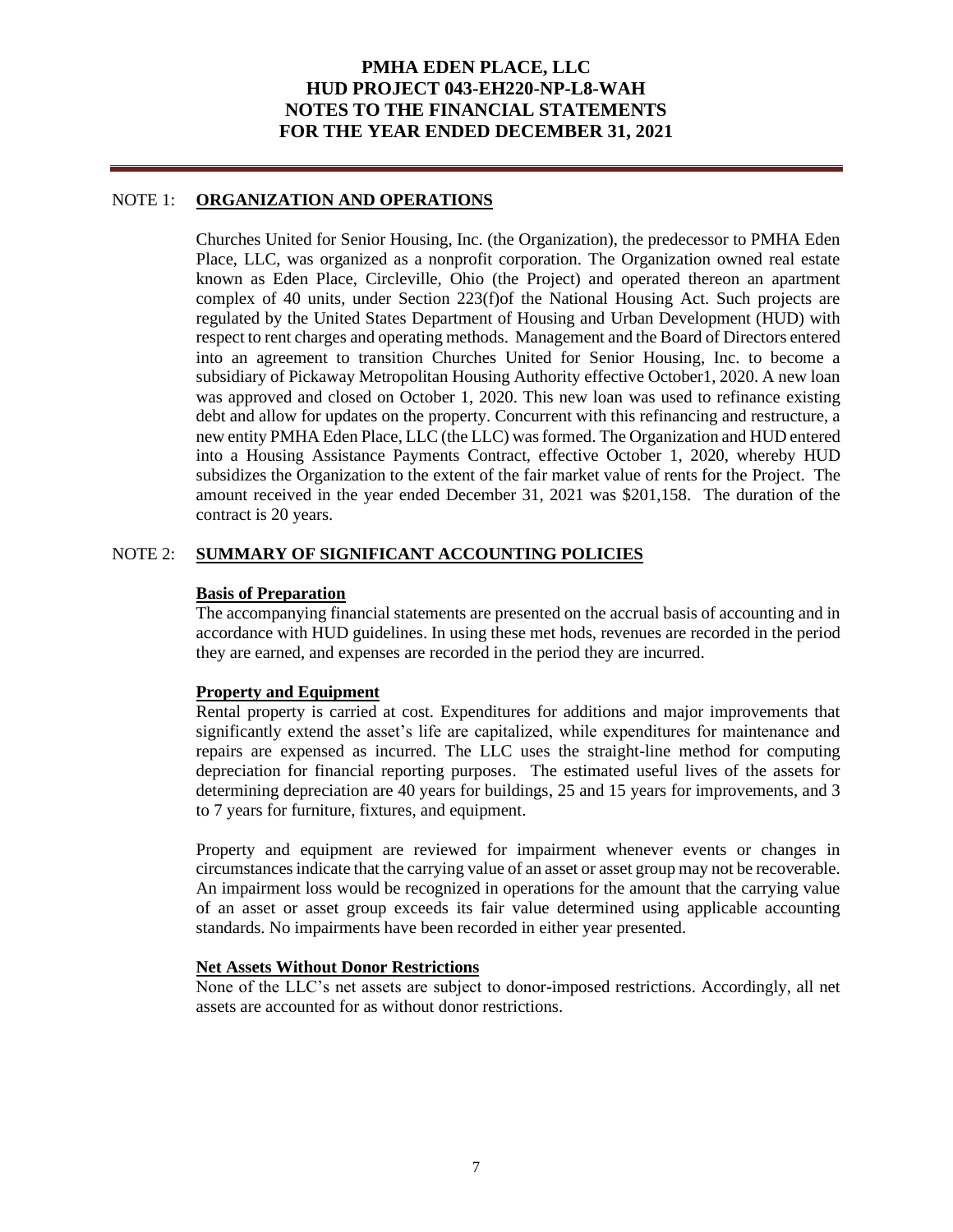### **PMHA EDEN PLACE, LLC HUD PROJECT 043-EH220-NP-L8-WAH NOTES TO THE FINANCIAL STATEMENTS FOR THE YEAR ENDED DECEMBER 31, 2021 (CONTINUED)**

#### NOTE 2: **SUMMARY OF SIGNIFICANT ACCOUNTING POLICIES** (Continued)

#### **Revenue Recognition**

Revenues are recorded in accordance with Accounting Standards Update (ASU) No. 2014-09, *Revenue from Contracts with Customers*. The LLC recognizes revenue from tenant rent agreements in accordance with ASC 840 – *Leases*. Rental revenue is generated from base rents received through agreements with tenants and is recognized in the month earned as stated in the agreement. Revenues from all other sources, primarily laundry, vending, and late charge s, are recognized as the service is provided or the customer is charged. The LLC generally meets its performance obligations related to laundry and vending services immediately.

#### **Income Taxes**

The LLC is exempt from income taxes under Internal Revenue Code Section 501(c)(3). Accordingly, no provision for income taxes has been recorded in the accompanying financial statements.

#### **Liquidity Management**

The LLC has \$42,536 of financial assets available within one year of the balance sheet date for general expenditure, consisting of cash and cash equivalents of \$40,756 and accounts receivable of \$1,780. None of the financial assets are subject to restrictions that make them unavailable for general expenditure within one year of the balance sheet date. The LLC has funded reserves set aside for significant reoccurring expenses such as taxes and insurance as well as major repair and maintenance projects. The LLC structures its financial assets to be available as its general expenditures, liabilities and other obligations come due.

#### **Use of Estimates**

The preparation of the financial statements in conformity with accounting principles generally accepted in the United States of America requires management to make estimates and assumptions that affect the amounts reported in the financial statements and accompanying notes. Although these estimates are based on management's knowledge of current events and actions it may undertake in the future, they may ultimately differ from actual results.

#### **Statement of Cash Flows**

For purposes of the Statement of Cash Flows, the LLC considers all highly liquid debt instruments with a maturity of three months or less at the date of purchase to be cash equivalents.

#### **Recent Accounting Standards**

In February 2016, the Financial Accounting Standards Board (FASB) issued ASU 2016-02, Leases. The ASU is designed to increase transparency and comparability among organizations by recognizing lease assets and lease liabilities on the balance sheet and disclosing key information about leasing arrangements. The ASU is effective for periods beginning after December 15, 2021. It can be adopted either retrospectively to each prior reporting period presented or as a cumulative effect adjustment as of the date of adoption. The LLC is currently evaluating the impact of adopting this new ASU.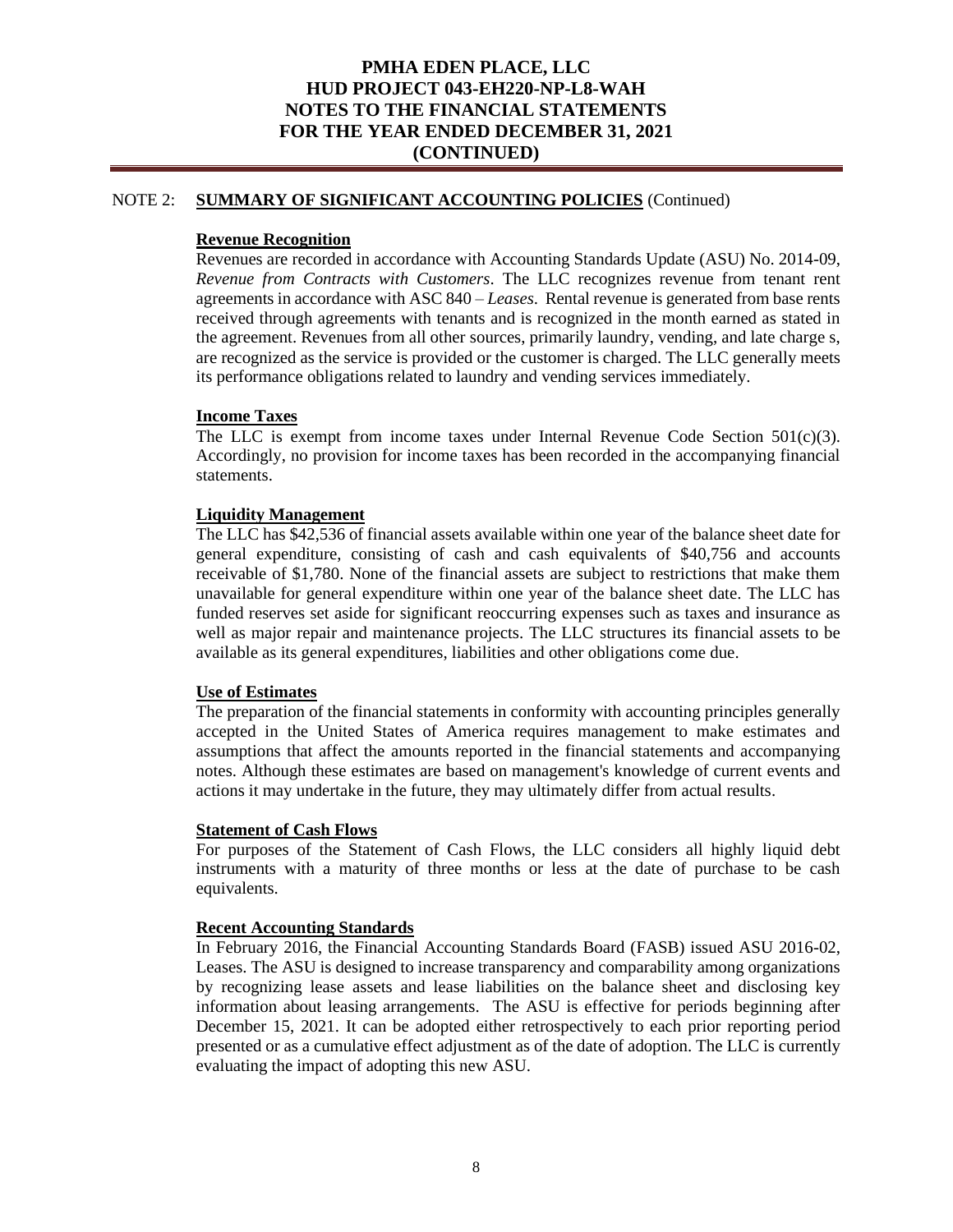### **PMHA EDEN PLACE, LLC HUD PROJECT 043-EH220-NP-L8-WAH NOTES TO THE FINANCIAL STATEMENTS FOR THE YEAR ENDED DECEMBER 31, 2021 (CONTINUED)**

#### NOTE 3: **MORTGAGE NOTE PAYABLE**

The LLC has a mortgage note payable to The Savings Bank with total principal outstanding at December 31, 2021 of \$1,535,193. The mortgage has a 30-year term and carries an interest rate of 4 percent. It is payable in monthly installments of \$7,497 (including interest) through September 30, 2050 and is secured by a 40-unit apartment building in Circleville, Ohio, which is the principal asset of the LLC. This mortgage is guaranteed by HUD.

Current maturities of the mortgage note payable for the five years subsequent to December 31, 2021 and the aggregate thereafter approximate the following:

|                     | Principal    |  | Interest     | Total |           |  |
|---------------------|--------------|--|--------------|-------|-----------|--|
| 2022                | \$<br>29,088 |  | \$<br>60,876 |       | 89,964    |  |
| 2023                | 30,273       |  | 59,691       |       | 89,964    |  |
| 2024                | 31,339       |  | 58,625       |       | 89,964    |  |
| 2025                | 32,783       |  | 57,181       |       | 89,964    |  |
| 2026                | 34.119       |  | 55,845       |       | 89,964    |  |
| 2027 and thereafter | 1,377,591    |  | 759.417      |       | 2,137,008 |  |
| <b>Totals</b>       | 1,535,193    |  | 1,051,635    |       | 2,586,828 |  |

#### NOTE 4: **CURRENT VULNERABILITY DUE TO CERTAIN CONCENTRATIONS**

The LLC's operations are concentrated in the multifamily real estate market. In addition, the Project operates in a heavily regulated environment. The operations of the LLC are subject to the administrative directives, rules and regulations of federal, state and local regulatory agencies, including, but not limited to, the United States Department of Housing and Urban Development. Such administrative directives, rules and regulations are subject to change by an Act of Congress or an administrative change mandated by the above-mentioned agency. Such changes may occur with little notice or inadequate funding to pay for the related cost, including the additional administrative burden, to comply with a change.

The United States and the State of Ohio declared a state of emergency in March 2020 due to the COVID-19 pandemic. The financial impact of COVID-19 and the ensuing emergency measures will likely impact subsequent periods of the LLC. The impact on the LLC's future operating costs and revenues cannot be estimated.

#### NOTE 5: **FUNDED RESERVES**

In accordance with the terms of the contract with HUD, the LLC is required to set aside certain amounts for the replacement of property and other project expenditures as approved by HUD. These reserves, which were \$245,882 at December 31, 2021, respectively, are held in separate accounts and generally are not available for operating purposes. During the year ended December 31, 2021, \$338,824 was expended from the reserves.

#### NOTE 6: **SUBSEQUENT EVENTS**

Subsequent events were evaluated through March 30, 2022, which is the date the financial statements were available to be issued.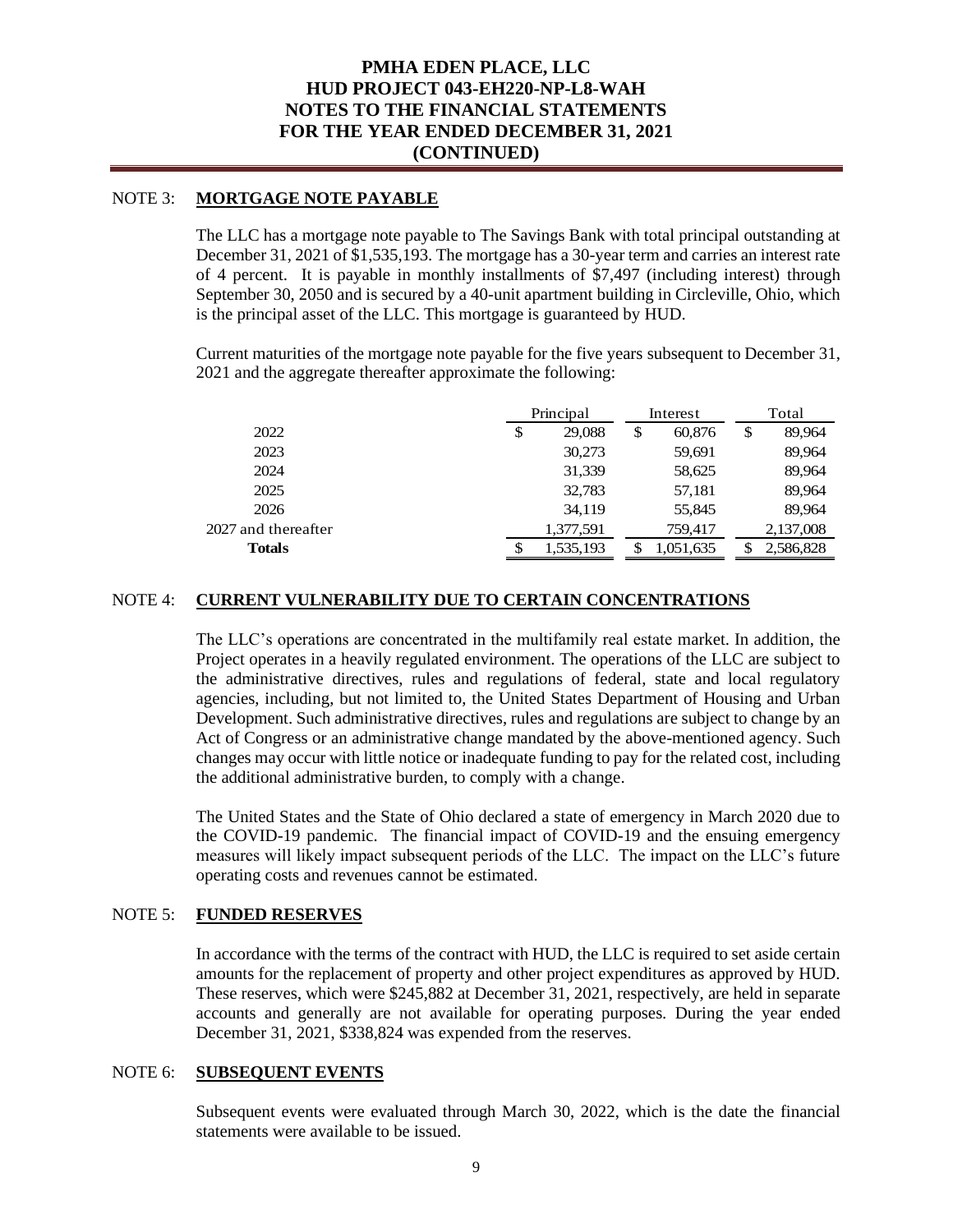# **PMHA EDEN PLACE, LLC HUD PROJECT 043-EH220-NP-L8-WAH SUPPLEMENTARY INFORMATION REQUIRED BY HUD DECEMBER 31, 2021**

#### **STATEMENT OF NET POSITION**

| <b>ASSETS</b>      |                                          |                          |
|--------------------|------------------------------------------|--------------------------|
|                    | <b>Current Assets</b>                    |                          |
| 1120               | Cash in Bank                             | \$<br>40,756             |
| 1130               | <b>Accounts Receivable</b>               | 1,780                    |
| 1200               | Prepaid Insurance and Other              | 5,329                    |
|                    | <b>Total Current Assets</b>              | 47,865                   |
|                    |                                          |                          |
|                    | <b>DEPOSITS HELD</b>                     |                          |
| 1191               | <b>Tenant Security Deposits</b>          | 12,249                   |
|                    | <b>FUNDED RESERVES</b>                   |                          |
| 1321               | Replacement Reserve                      | 118,331                  |
| 1330               | <b>Other Reserves</b>                    | 127,551                  |
| 1340               | <b>Residual Receipts</b>                 | 318                      |
|                    | <b>Total Funded Reserves</b>             | 246,200                  |
|                    |                                          |                          |
|                    | <b>Property and Equipment</b>            |                          |
| 1410               | Land                                     | 61,944                   |
| 1420               | Building and Equipment                   | 1,461,831                |
| 1465               | Office Equipment                         | 1,341                    |
| 1460               | Furniture and Fixtures                   | 13,634                   |
| 1470               | Maintenance Equipment                    | 5,316                    |
| 1490               | Construction in Progress                 | 348,238                  |
|                    |                                          | 1,892,304<br>(1,188,052) |
| 4100               | Less: Accumulated Depreciation           | 704,252                  |
|                    | <b>Net Property and Equipment</b>        |                          |
|                    | <b>TOTAL ASSETS</b>                      | \$1,010,566              |
|                    | <b>LIABILITIES AND NET DEFICIT</b>       |                          |
|                    | <b>Current Liabilities</b>               |                          |
| 2110               | <b>Accounts Payable</b>                  | \$<br>9,546              |
| 2120               | Wages Payable                            | 2,016                    |
| 2131               | <b>Accrued Interest</b>                  | 166                      |
| 2330               | Mortgage Note Payable                    | 29,088                   |
|                    | <b>Total Current Liabilities</b>         | 40,816                   |
|                    |                                          |                          |
|                    | <b>Deposits Held</b>                     |                          |
| 2191               | <b>Tenant Security Deposits</b>          | 12,249                   |
|                    | <b>Total Deposits Held</b>               | 12,249                   |
|                    | Long-Term Liabilities                    |                          |
| 2320               | Mortgage Note Payable                    | 1,506,105                |
|                    | <b>Total Liabilities</b>                 | 1,559,170                |
|                    |                                          |                          |
| <b>Net Deficit</b> |                                          |                          |
| 3210               | Deficiency from Operations               | (548, 604)               |
|                    | <b>Total Net Deficit</b>                 | (548, 604)               |
|                    |                                          |                          |
|                    |                                          |                          |
|                    | <b>TOTAL LIABILITIES AND NET DEFICIT</b> | \$1,010,566              |

See Independent Auditor's Report.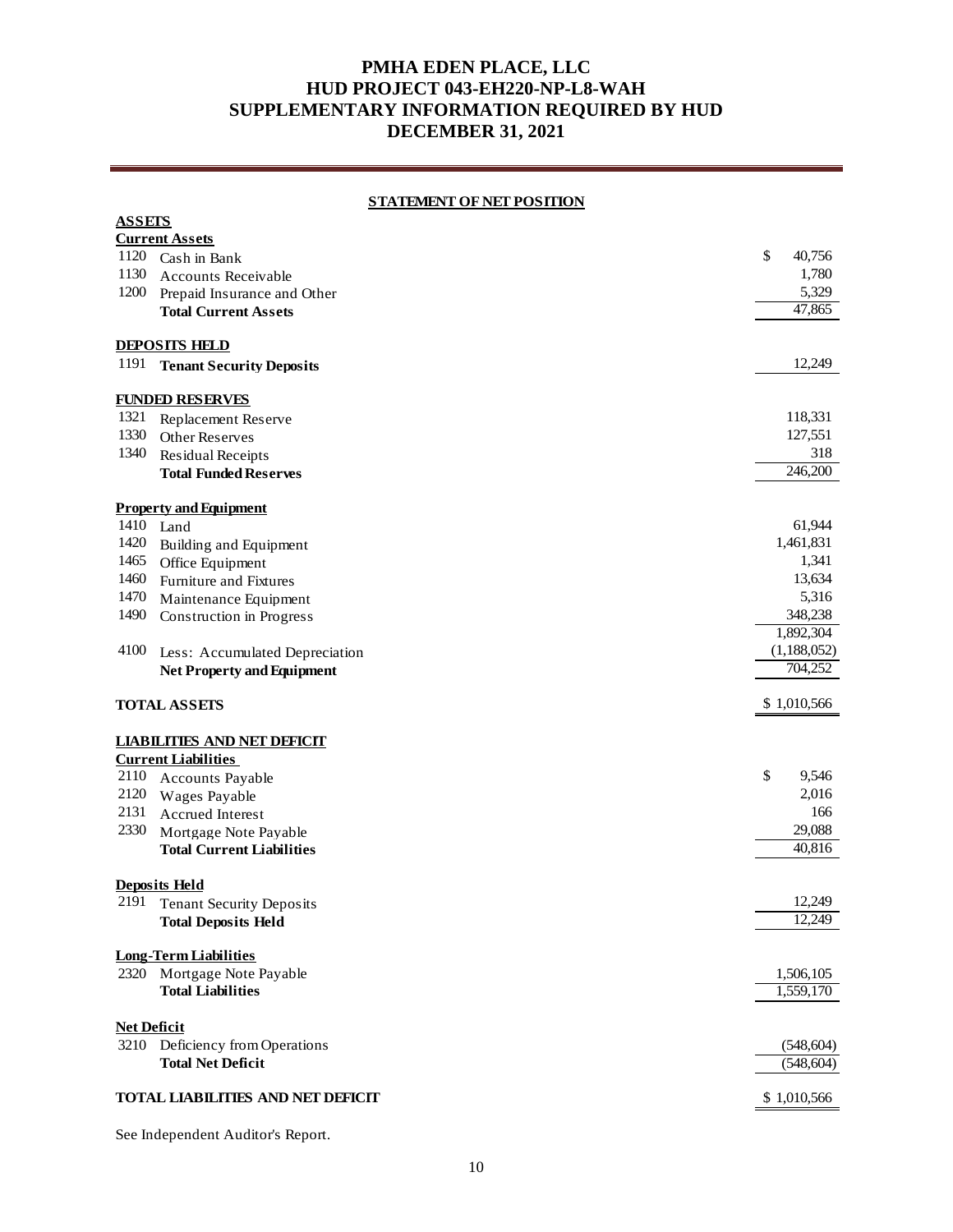#### **STATEMENT OF ACTIVITIES**

|      | <b>RENT REVENUE</b>                            |    |          |  |  |  |
|------|------------------------------------------------|----|----------|--|--|--|
| 5120 | Apartments or Member Carrying Charges (Co-ops) | \$ | 152,782  |  |  |  |
| 5121 | <b>Tenant Assistance Payments</b>              |    | 201,518  |  |  |  |
| 5220 | Vacancies                                      |    | (11,694) |  |  |  |
|      | <b>Total Rent Revenue</b>                      |    | 342,606  |  |  |  |
|      | <b>FINANCIAL REVENUE</b>                       |    |          |  |  |  |
| 5440 | Revenue from Investments - Replacement Reserve |    | 202      |  |  |  |
| 5490 | Revenue from Investments - Miscellaneous       |    | 2        |  |  |  |
|      | <b>Total Financial Revenue</b>                 |    |          |  |  |  |
|      | <b>HER REVENUE</b>                             |    |          |  |  |  |
| 5910 | Laundry and Vending                            |    | 3,277    |  |  |  |
| 5920 | <b>Tenant Charges</b>                          |    | 281      |  |  |  |
|      | <b>Total Other Revenue</b>                     |    | 3,558    |  |  |  |
|      | <b>TOTAL REVENUE</b>                           | \$ | 346,368  |  |  |  |

See Independent Auditor's Report.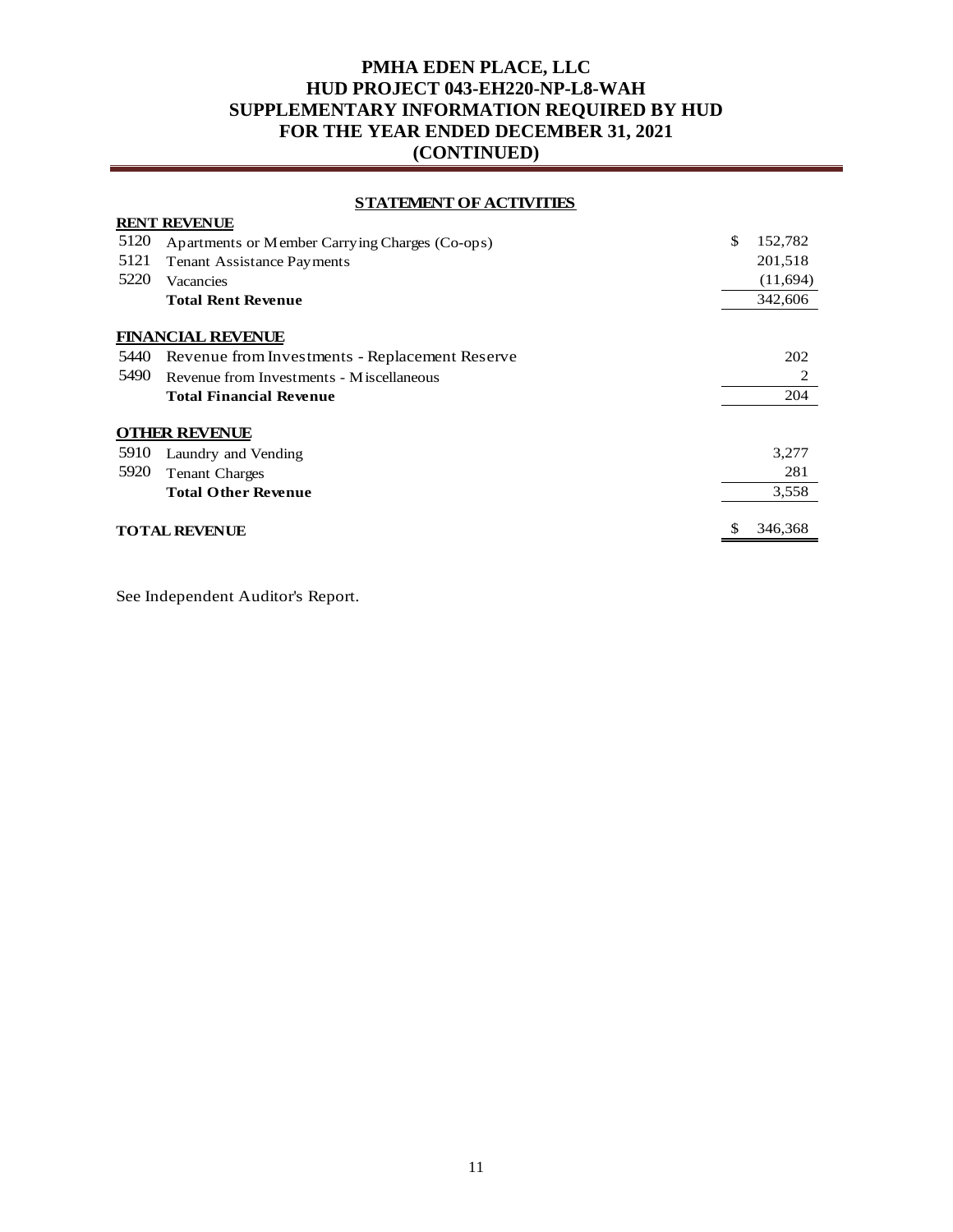# **STATEMENT OF ACTIVITIES**

(Continued)

| <u>EAL ENGER</u> |                                                           |                  |
|------------------|-----------------------------------------------------------|------------------|
|                  | <b>Administrative Expenses</b>                            |                  |
| 6210             | Advertising                                               | \$<br>723        |
| 6310             | <b>Office Salaries</b>                                    | 23,315           |
| 6311             | Office Supplies                                           | 10,679           |
| 6320             | Management Fee                                            | 23,948           |
| 6340             | Legal                                                     | 247              |
| 6350             | Auditing Expenses (Project)                               | 13,053           |
| 6360             | Telephone and Answering Service                           | 1,922            |
| 6370             | <b>Bad Debt Expense</b>                                   | 89               |
| 6390             | Miscellaneous                                             | 164              |
|                  | <b>Total Administrative Expenses</b>                      | 74,140           |
|                  | <b>Utilities Expenses</b>                                 |                  |
| 6450             | Electricity (Light and Miscellaneous Power)               | 39,203           |
| 6451             | Water                                                     | 12,944           |
| 6452             | Gas                                                       | 6,007            |
|                  | <b>Total Utilities Expense</b>                            | 58,154           |
|                  | <b>Operating and Maintenance Expenses</b>                 |                  |
| 6517             | Janitor and Cleaning Contract                             | 18,660           |
|                  | 6519 Exterminating Payroll/Contract                       | 1,373            |
| 6525             | Garbage and Trash Removal                                 | 3,884            |
| 6537             | Grounds Contract                                          | 2,301            |
| 6540             | Repairs-Payroll                                           | 19,700           |
| 6541             | Repairs-Material                                          | 7,540            |
|                  | 6542 Repairs-Contract                                     | 8,900            |
| 6545             | Elevator Maintenance/Contract                             | 4,141            |
| 6590             | Miscellaneous Expenses                                    | 7,064            |
|                  | <b>Total Operating and Maintenance Expense</b>            | 73,563           |
|                  | <b>Taxes and Insurance</b>                                |                  |
|                  | 6720 Property and Liability Insurance                     | 5,804            |
| 6723             | Health Insurance and Other Benefits                       | 15,639           |
|                  | <b>Total Taxes and Insurance</b>                          | 21,443           |
|                  |                                                           |                  |
| 6820             | <b>Financial Expenses</b><br>Interest on Mortgage Payable | 62,015           |
|                  | <b>Total Financial Expenses</b>                           | 62,015           |
|                  | Total Expenses Before Depreciation                        | 289,315          |
|                  |                                                           |                  |
|                  | Change in Net Deficit Before Depreciation                 | 57,053           |
|                  | 6600 Depreciation                                         | 41,581           |
|                  | <b>Change in Net Deficit</b>                              | 15,472           |
|                  | Net Deficit, January 1, 2021                              | (564,076)        |
|                  | Net Deficit, December 31, 2021                            | \$<br>(548, 604) |
|                  |                                                           |                  |

See Independent Auditor's Report.

**EXPENSES**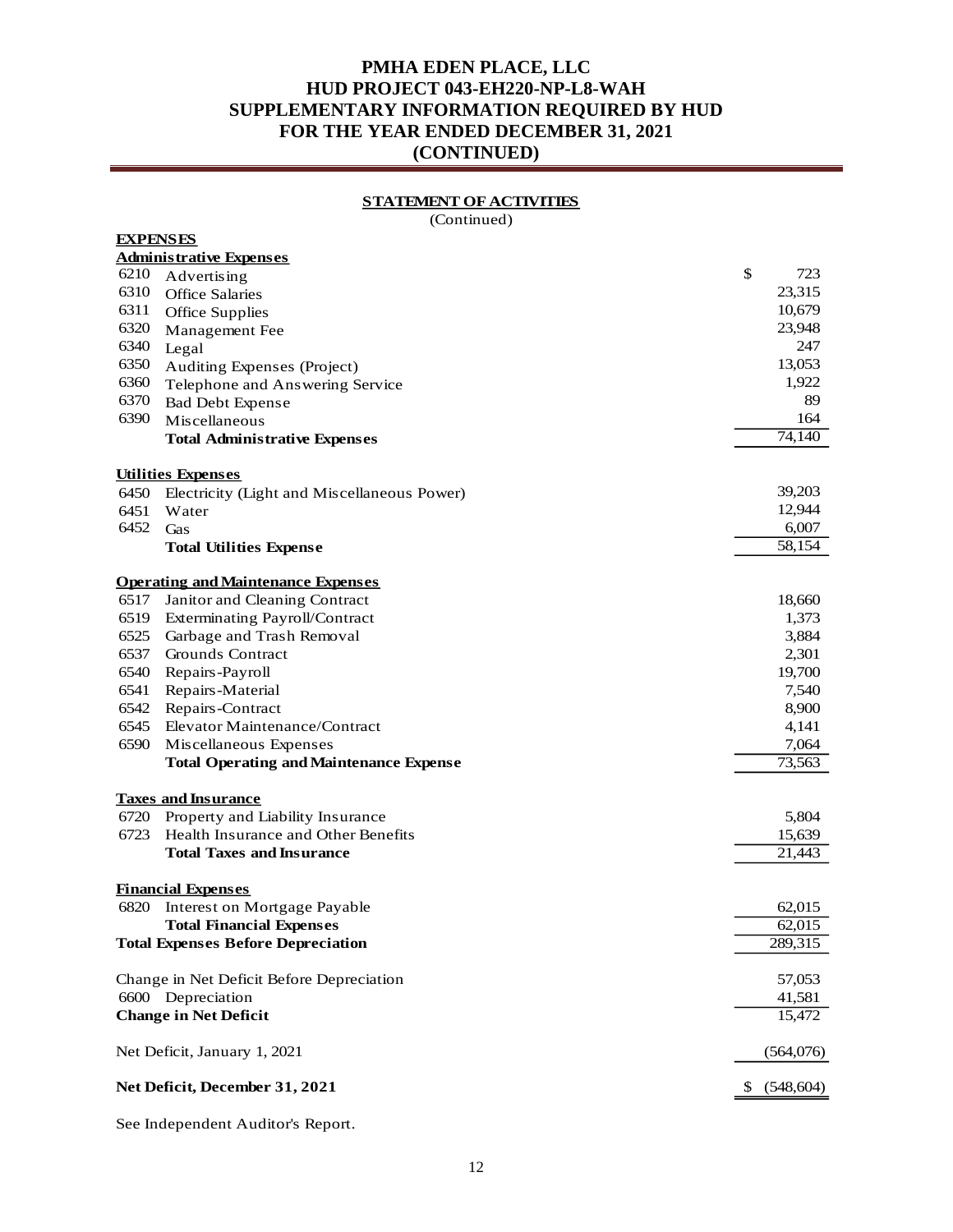### **TENANT SECURITY DEPOSITS**

Tenant security deposits are held in a separate bank account in the name of Eden Place-Security Deposits. The escrow amount at December 31, 2021, was adequately funded in comparison to the liability.

#### **RESERVE FOR REPLACEMENTS**

In accordance with the provisions of the regulatory agreement, this cash is restricted and held in a separate bank account to be used for replacement of property with the approval of HUD.

| Balance, January 1, 2021                          | S | 569,420    |
|---------------------------------------------------|---|------------|
| Remove Prior Year Construction and Rehabilitation |   |            |
| Reserve Reported as Replacement Reserve           |   | (459, 110) |
| Add:                                              |   |            |
| Deposits                                          |   | 15,084     |
| Withdrawn                                         |   | (7,121)    |
| Interest Income                                   |   | 58         |
|                                                   |   |            |
| Balance, December 31, 2021                        | S | 118.331    |

#### **COMPUTATION OF SURPLUS CASH, DISTRIBUTIONS, AND RESIDUAL RECEIPTS - ANNUAL**

| Cash                                             | S | 53,005 |
|--------------------------------------------------|---|--------|
| Current Obligations:                             |   |        |
| Accounts Payable Due Within 30 Days              |   | 9.546  |
| Mortgage Payment - Due Within 30 Days            |   | 7.497  |
| <b>Tenant Security Deposits</b>                  |   | 12,249 |
| Wages Payable                                    |   | 2,016  |
| Replacement Reserve Deposit - Due Within 30 Days |   | 1,278  |
| <b>Total Current Obligations</b>                 |   | 32,586 |
|                                                  |   |        |
| Surplus Cash                                     |   | 20.419 |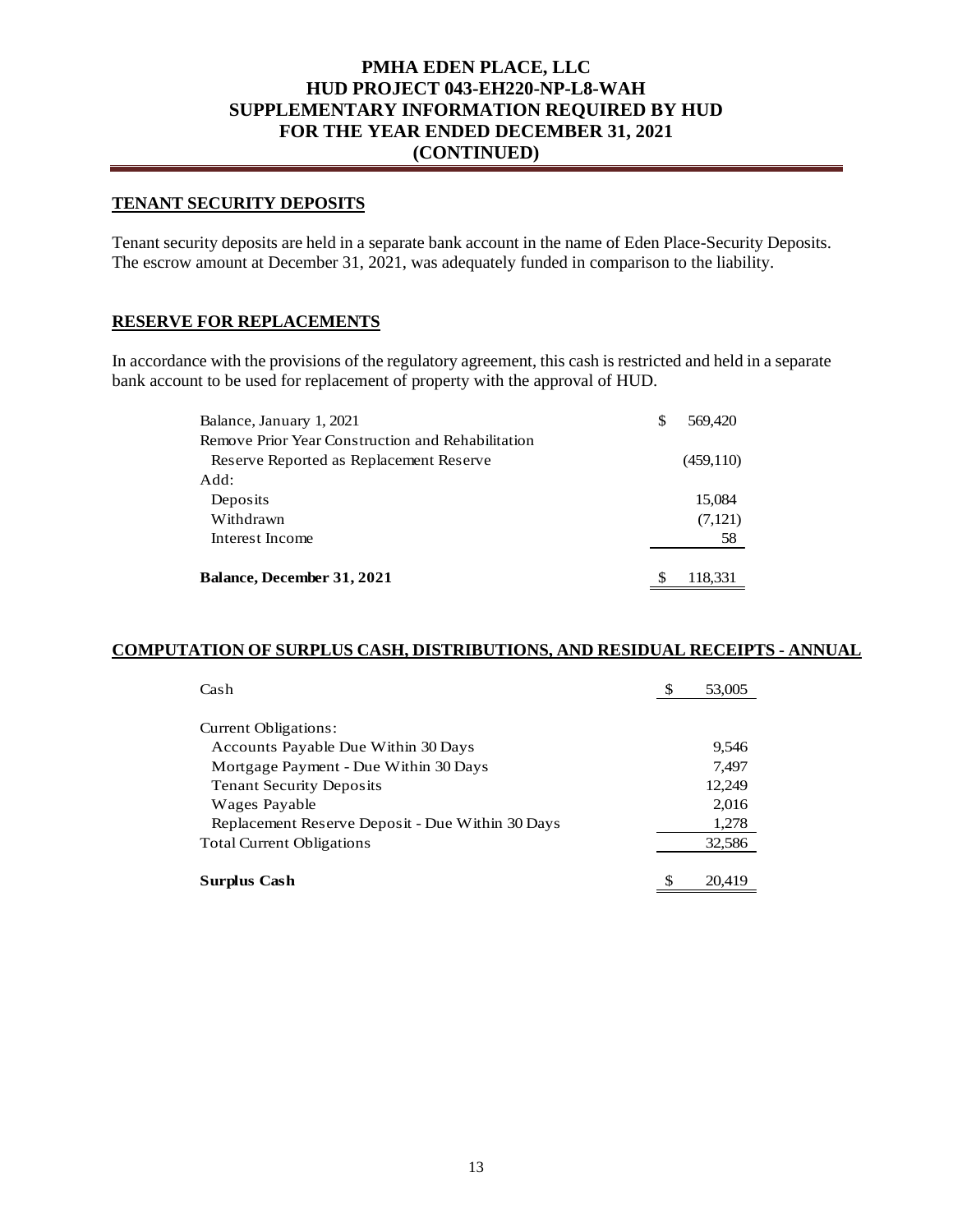### **CHANGES IN PROPERTY AND EQUIPMENT**

|                               | Balance<br>1/1/2021 |           |               | <b>Additions</b> | Deductions |          | Balance<br>12/31/2021 |           |
|-------------------------------|---------------------|-----------|---------------|------------------|------------|----------|-----------------------|-----------|
|                               |                     |           |               |                  |            |          |                       |           |
| Land                          | \$                  | 61.944    | <sup>\$</sup> | $\Omega$         | \$         | $\Omega$ | \$                    | 61,944    |
| Building and Equipment        |                     | 1,454,710 |               | 7,121            |            | $\Omega$ |                       | 1,461,831 |
| Maintenance Equipment         |                     | 5,316     |               | $\boldsymbol{0}$ |            | $\theta$ |                       | 5,316     |
| Office Equipment              |                     | 1,341     |               | $\Omega$         |            | $\Omega$ |                       | 1,341     |
| <b>Furniture and Fixtures</b> |                     | 13,634    |               | $\theta$         |            | $\Omega$ |                       | 13,634    |
| Construction in Progress      |                     | 23,600    |               | 324,638          |            |          |                       | 348,238   |
| <b>Total Assets</b>           |                     | 1,560,545 |               | \$ 331,759       | \$.        |          | £.                    | 1,892,304 |

|                                       |                     | <b>Accumulated Depreciation</b> |           |          |           |                |                       |           |                              |         |
|---------------------------------------|---------------------|---------------------------------|-----------|----------|-----------|----------------|-----------------------|-----------|------------------------------|---------|
|                                       | Balance<br>1/1/2021 |                                 | Additions |          | Deletions |                | Balance<br>12/31/2021 |           | Net Book Value<br>12/31/2021 |         |
|                                       |                     |                                 |           |          |           |                |                       |           |                              |         |
| Land                                  |                     | 0                               | \$        | 0        | S         | $\mathbf{0}$   | \$                    | 0         | \$                           | 61,944  |
| Buildings and Equipment               |                     | 1,126,180                       |           | 41,581   |           | 0              |                       | 1,167,761 |                              | 294,070 |
| Maintenance Equipment                 |                     | 5,316                           |           | $\theta$ |           | $\overline{0}$ |                       | 5,316     |                              |         |
| Office Equipment                      |                     | 1,341                           |           | $\theta$ |           | $\overline{0}$ |                       | 1,341     |                              |         |
| Furniture and Fixtures                |                     | 13,634                          |           | 0        |           | $\overline{0}$ |                       | 13,634    |                              |         |
| <b>Construction in Progress</b>       |                     |                                 |           |          |           | $\overline{0}$ |                       | 0         |                              | 348,238 |
| <b>Total Accumulated Depreciation</b> |                     | 1.146.471                       | \$        | 41.581   |           | 0              | S                     | 1.188.052 | S                            | 704.252 |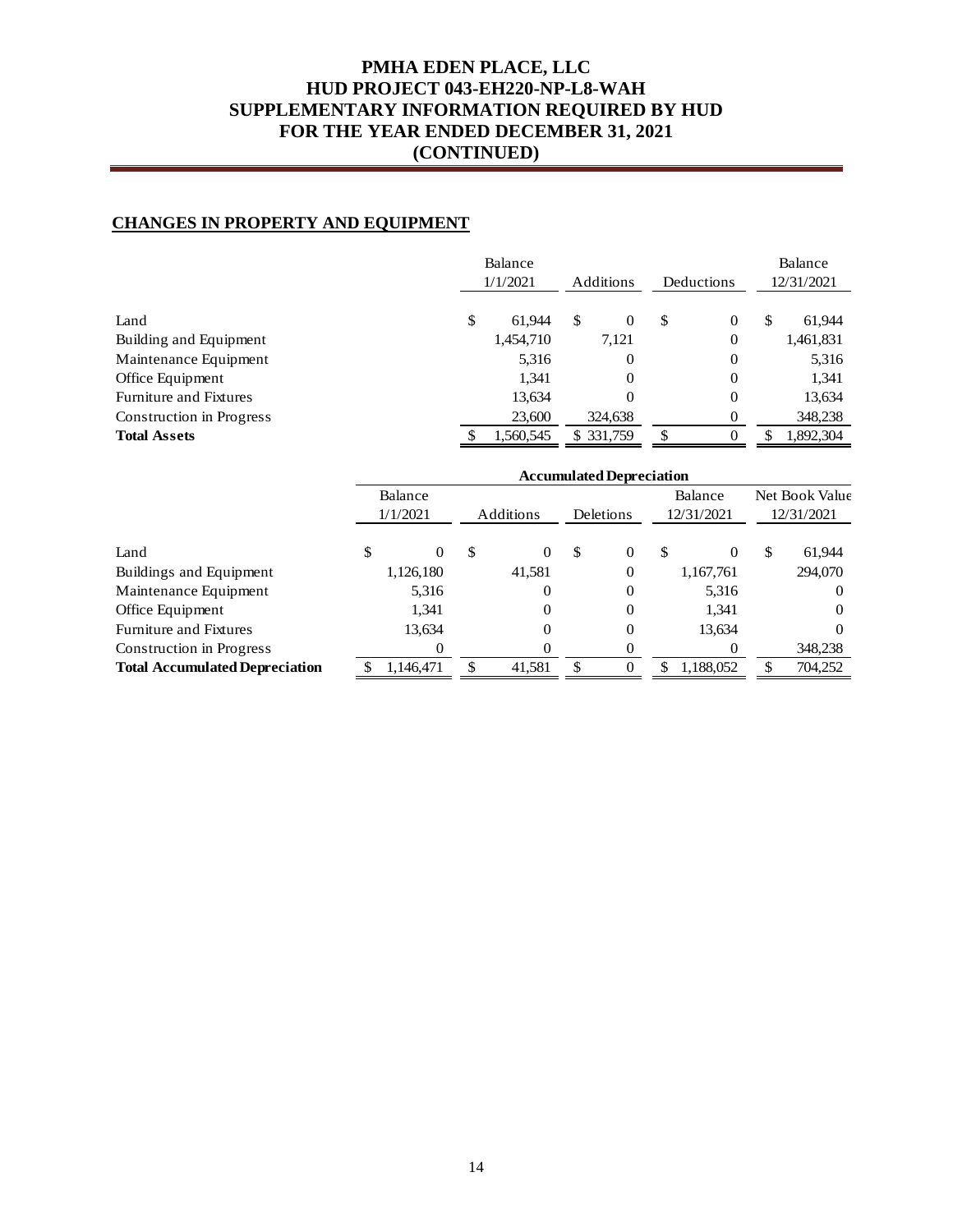# **JAMES G. ZUPKA, C.P.A., INC.**

*Certified Public Accountants 5240 East 98th Street Garfield Hts., Ohio 44125*

Member American Institute of Certified Public Accountants (216) 475 - 6136 Ohio Society of Certified Public Accountants

\_\_\_\_\_\_\_\_\_\_\_\_\_\_\_\_\_

### **REPORT ON INTERNAL CONTROL OVER FINANCIAL REPORTING AND ON COMPLIANCE AND OTHER MATTERS BASED ON AN AUDIT OF FINANCIAL STATEMENTS PERFORMED IN ACCORDANCE WITH** *GOVERNMENT AUDITING STANDARDS*

To the Partners of PMHA Eden Place, LLC

We have audited, in accordance with the auditing standards generally accepted in the United States of America and the standards applicable to financial audits contained in *Government Auditing Standards* issued by the Comptroller General of the United States, the financial statements PMHA Eden Place, LLC, which comprise the statement of financial position as of December 31, 2021, and the related statements of activities and changes in net assets and cash flows for the year then ended, and the related notes to the financial statements, and have issued our report thereon dated March 30, 2022.

#### **Report on Internal Control Over Financial Reporting**

In planning and performing our audit of the financial statements, we considered PMHA Eden Place, LLC's internal control over financial reporting (internal control) as a basis for designing audit procedures that are appropriate in the circumstances for the purpose of expressing our opinion on the financial statements, but not for the purpose of expressing an opinion on the effectiveness of PMHA Eden Place, LLC's internal control. Accordingly, we do not express an opinion on the effectiveness of PMHA Eden Place, LLC's internal control.

A *deficiency in internal control* exists when the design or operation of a control does not allow management or employees, in the normal course of performing their assigned functions, to prevent, or detect and correct, misstatements on a timely basis. A *material weakness* is a deficiency, or a combination of deficiencies, in internal control, such that there is a reasonable possibility that a material misstatement of the entity's financial statements will not be prevented, or detected and corrected on a timely basis. A *significant deficiency* is a deficiency, or a combination of deficiencies, in internal control that is less severe than a material weakness, yet important enough to merit attention by those charged with governance.

Our consideration of internal control was for the limited purpose described in the first paragraph of this section and was not designed to identify all deficiencies in internal control that might be material weaknesses or significant deficiencies. Given these limitations, during our audit we did not identify any deficiencies in internal control that we consider to be material weaknesses. However, material weaknesses or significant deficiencies may exist that were not identified.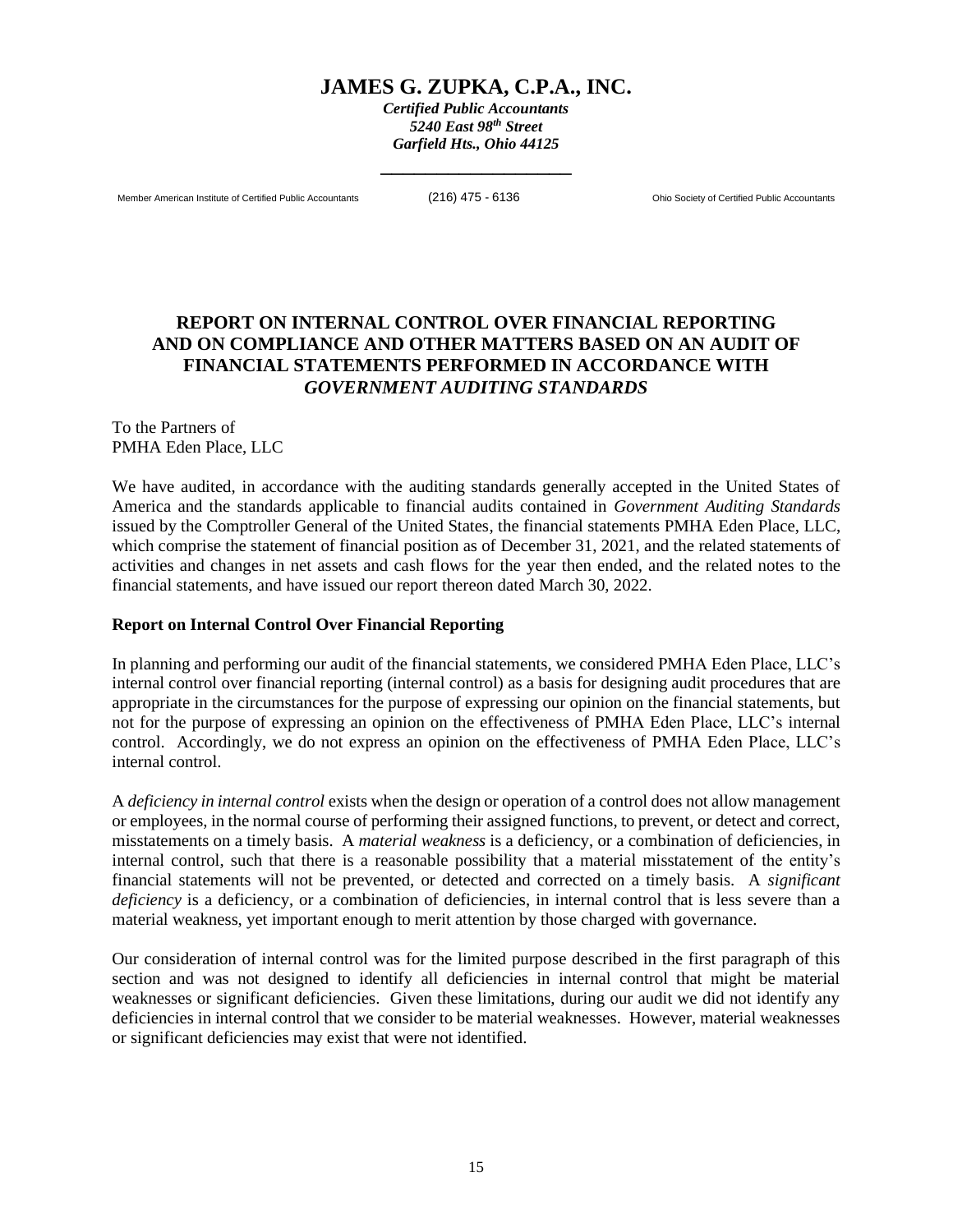#### **Report on Compliance and Other Matters**

As part of obtaining reasonable assurance about whether PMHA Eden Place, LLC's financial statements are free from material misstatement, we performed tests of its compliance with certain provisions of laws, regulations, contracts, and grant agreements, noncompliance with which could have a direct and material effect on the financial statements. However, providing an opinion on compliance with those provisions was not an objective of our audit, and accordingly, we do not express such an opinion. The results of our tests disclosed no instances of noncompliance or other matters that are required to be reported under *Government Auditing Standards*.

#### **Purpose of this Report**

The purpose of this report is solely to describe the scope of our testing of internal control and compliance and the results of that testing, and not to provide an opinion on the effectiveness of PMHA Eden Place, LLC's internal control or on compliance. This report is an integral part of an audit performed in accordance with *Government Auditing Standards* in considering PMHA Eden Place, LLC's internal control and compliance. Accordingly, this communication is not suitable for any other purpose.

meach Zupka, CPA, Inc.

James G. Zupka, CPA, Inc. Certified Public Accountants

March 30, 2022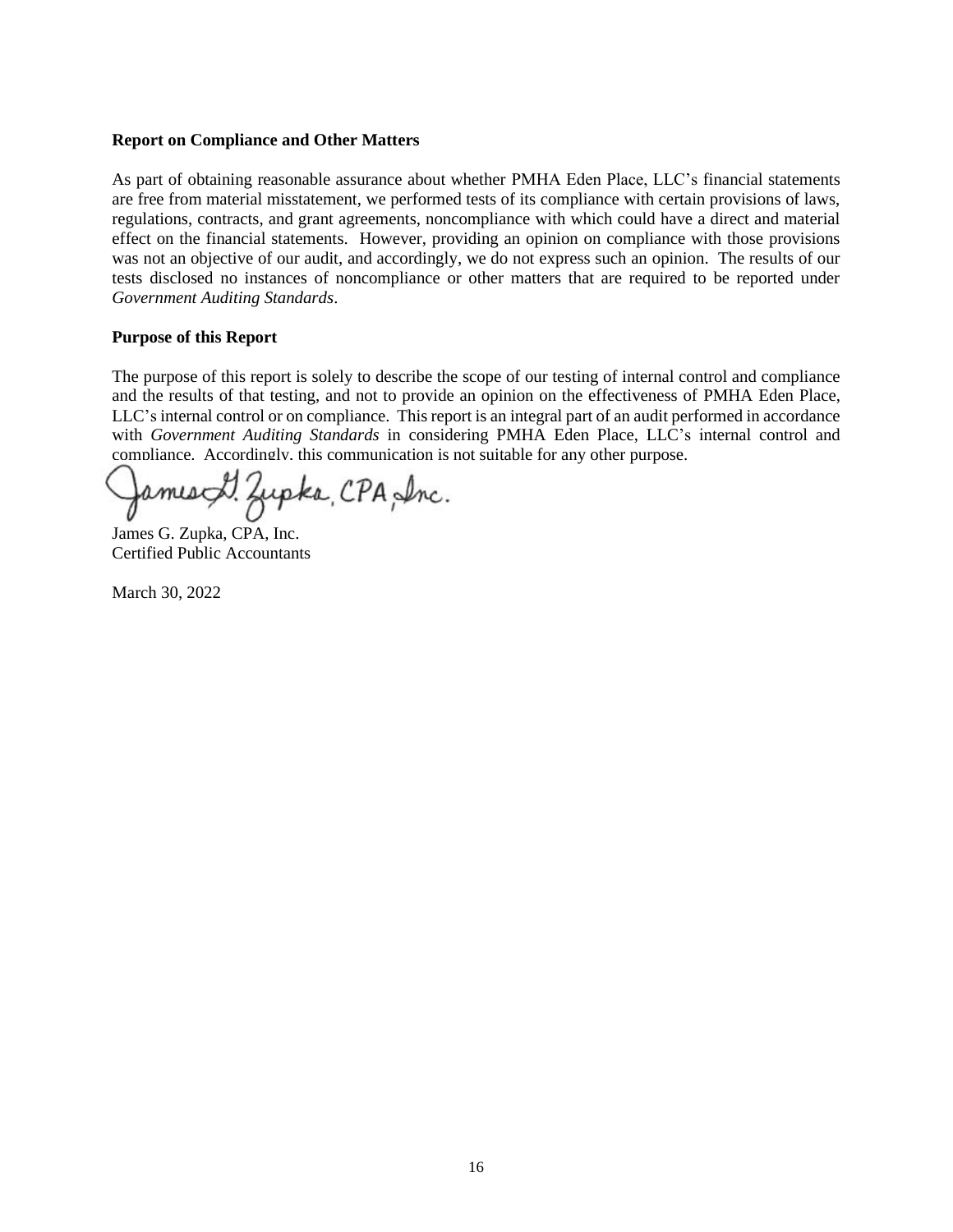## **PMHA EDEN PLACE, LLC HUD PROJECT #043-EH220-NP-L8-WAH SCHEDULE OF PRIOR YEAR AUDIT FINDINGS AND RECOMMENDATIONS FOR THE YEAR ENDED DECEMBER 31, 2021**

There were no findings or questioned costs for the year ended December 31, 2020.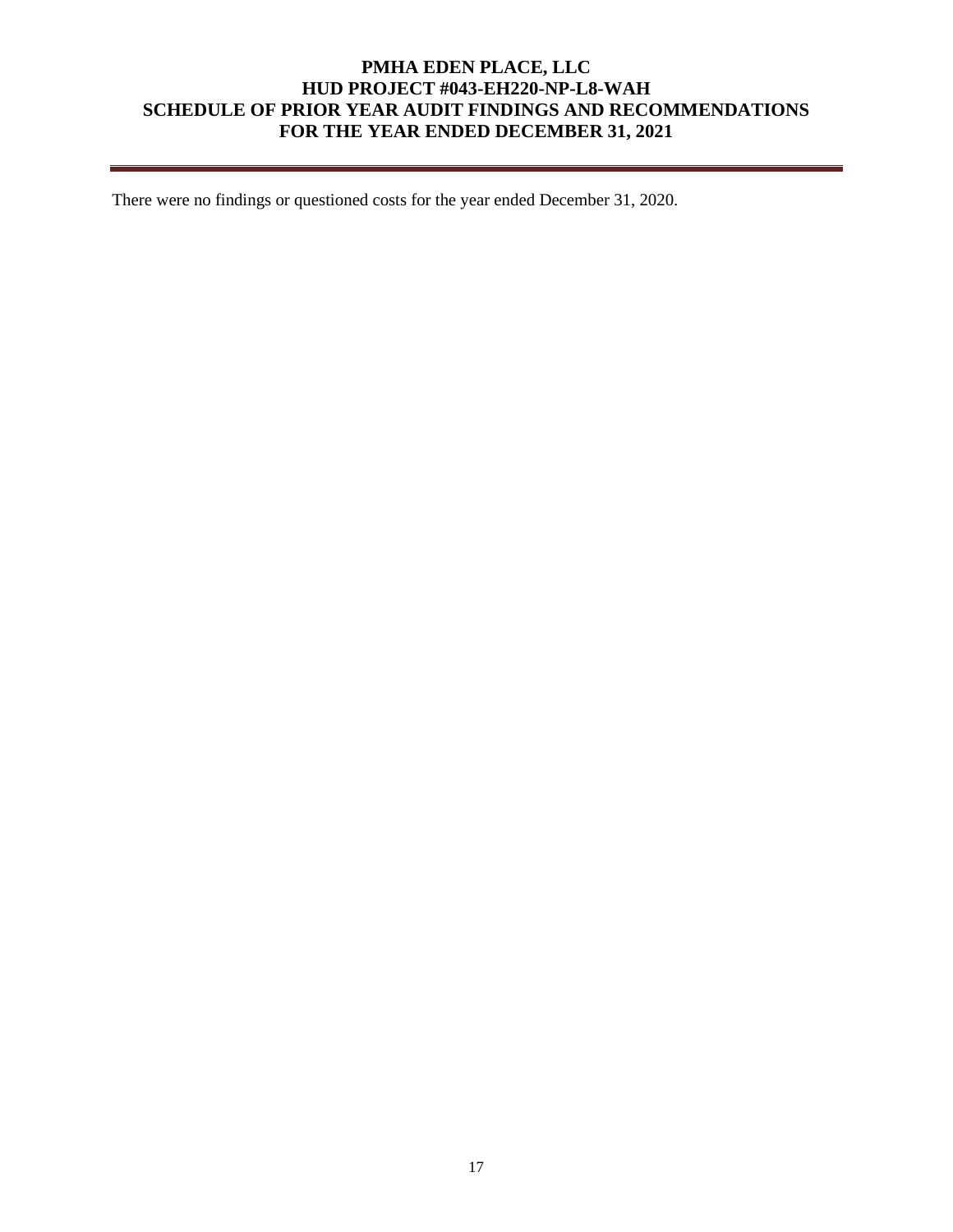### **PMHA EDEN PLACE, LLC HUD PROJECT 043-EH220-NP-L8-WAH**

# **MORTGAGOR'S CERTIFICATION**

# **FOR THE YEAR ENDED DECEMBER 31, 2021**

We hereby certify that we have examined the accompanying 2021 financial statements and supplemental data of **PMHA EDEN PLACE, LLC**, and, to the best of our knowledge and belief, the same is complete and accurate.

Date

\_\_\_\_\_\_\_\_\_\_\_\_\_\_\_\_\_\_\_\_\_\_\_\_\_\_\_\_\_\_\_\_\_\_\_\_

\_\_\_\_\_\_\_\_\_\_\_\_\_\_\_\_\_\_\_\_\_\_\_\_\_\_\_\_\_\_\_\_\_\_\_\_

\_\_\_\_\_\_\_\_\_\_\_\_\_\_\_\_\_\_\_\_\_\_\_\_\_\_\_\_\_\_\_\_\_\_\_\_